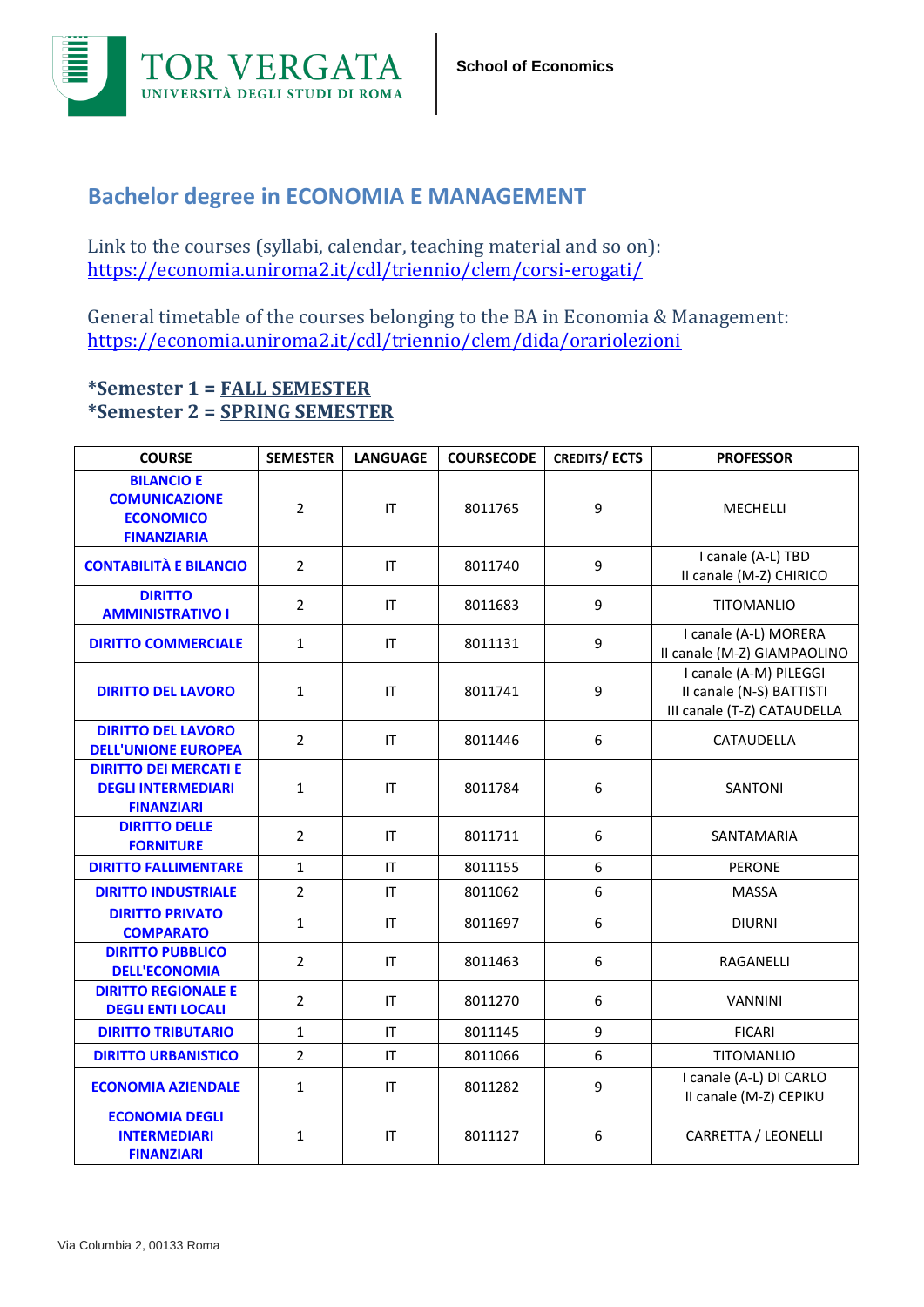



| <b>ECONOMIA DELL'UNIONE</b><br><b>EUROPEA</b>         | $\overline{2}$ | IT                         | 8011445 | 6  | DI GIORGIO                                          |
|-------------------------------------------------------|----------------|----------------------------|---------|----|-----------------------------------------------------|
| <b>ECONOMIA E</b>                                     |                |                            |         |    |                                                     |
| <b>SOSTENIBILITA' DELLE</b>                           |                |                            |         |    |                                                     |
| <b>AZIENDE E DELLE</b>                                | $\overline{2}$ | $\sf IT$                   | 8011956 | 6  | <b>BONOMI SAVIGNON</b>                              |
| <b>AMMINISTRAZIONI</b>                                |                |                            |         |    |                                                     |
| <b>PUBBLICHE</b>                                      |                |                            |         |    |                                                     |
| <b>ECONOMIA DELLA</b>                                 |                |                            |         |    |                                                     |
| <b>QUALITA', DELLA</b><br><b>SICUREZZA E AMBIENTE</b> | $\overline{2}$ | IT                         | 8011172 | 6  | <b>FAZZARI</b>                                      |
| <b>ECONOMIA E GESTIONE</b>                            |                |                            |         |    | I canale (A-L) PANICCIA                             |
| <b>DELLE IMPRESE</b>                                  | $\overline{2}$ | $\ensuremath{\mathsf{IT}}$ | 8011119 | 9  | II canale (M-Z) MARI                                |
| <b>ECONOMIA E GESTIONE</b>                            |                |                            |         |    |                                                     |
| <b>DELLE IMPRESE</b>                                  | $\overline{2}$ | IT                         | 8011073 | 6  | <b>CRISTOFARO</b>                                   |
| <b>COMMERCIALI</b>                                    |                |                            |         |    |                                                     |
| <b>ECONOMIA E GESTIONE</b><br><b>DELL'INNOVAZIONE</b> | $\mathbf{1}$   | ΙT                         | 8011141 | 9  | CERRUTI / BINCI / CORRIERI                          |
| <b>FINANZA AZIENDALE</b>                              | $\overline{2}$ | IT                         | 8011139 | 6  | <b>FATTOBENE</b>                                    |
|                                                       |                |                            |         |    |                                                     |
| <b>GEOGRAFIA ECONOMICA</b>                            | $\overline{2}$ | IT                         | 8011788 | 6  | D'ORAZIO                                            |
| <b>IL MERCATO NEL</b><br><b>PENSIERO ECONOMICO</b>    | $\overline{2}$ | IT                         | 8011878 | 6  | PAESANI                                             |
| <b>INFORMATICA (idoneità)</b>                         | $\overline{2}$ | IT                         | 8011289 | 3  | <b>VINCI</b>                                        |
|                                                       |                |                            |         |    | I canale (A-DH) TBD                                 |
| <b>ISTITUZIONI DI DIRITTO</b><br><b>PRIVATO</b>       | $\overline{2}$ | IT                         | 8011124 | 9  | II canale (Di-M) TERRANOVA                          |
|                                                       |                |                            |         |    | III canale (N-Z) CRIACO                             |
| <b>ISTITUZIONI DI DIRITTO</b>                         | $\overline{2}$ | IT                         | 8011123 | 6  | I canale (A-L) BELLOMIA                             |
| <b>PUBBLICO</b><br><b>LINEAMENTI DI DIRITTO</b>       |                |                            |         |    | II canale (M-Z) TITOMANLIO                          |
| <b>TRIBUTARIO</b>                                     | $\mathbf{1}$   | IT                         | 8011940 | 6  | <b>VIGNOLI</b>                                      |
| <b>LINGUA FRANCESE</b>                                | $\mathbf{1}$   | ΙT                         | 8011486 | 6  | <b>TBD</b>                                          |
| <b>LINGUA INGLESE</b>                                 | $\mathbf{1}$   | IT                         | 8011299 | 6  | <b>TBD</b>                                          |
| (idoneità)                                            |                |                            |         |    |                                                     |
| <b>MACROECONOMIA</b>                                  | $\mathbf{1}$   | IT                         | 8011122 | 9  | I canale (A-L) MATTESINI                            |
| <b>MANAGEMENT DEI</b>                                 |                |                            |         |    | Il canale (M-Z) DI GIORGIO                          |
| <b>SERVIZI PUBBLICI</b>                               | $\overline{2}$ | IT                         | 8011691 | 6  | <b>PADULA</b>                                       |
| <b>MARKETING</b>                                      | $\mathbf{1}$   | IT                         | 8011137 | 9  | <b>POGGESI</b>                                      |
| <b>MATEMATICA GENERALE</b>                            | $\mathbf{1}$   | IT                         | 8011261 | 12 | I canale (A-L) MORINELLI                            |
|                                                       |                |                            |         |    | II canale (M-Z) GIORGETTI                           |
| <b>MATEMATICA</b>                                     | $\overline{2}$ | IT                         | 8011757 | 6  | I canale (A-L) TBD                                  |
| <b>FINANZIARIA</b>                                    |                |                            |         |    | II canale (M-Z) MANZINI<br>I canale (A-L) BECCHETTI |
| <b>MICROECONOMIA</b>                                  | $\overline{2}$ | $\sf IT$                   | 8011118 | 9  | II canale (M-Z) MENNINI                             |
| <b>ORGANIZZAZIONE</b>                                 | $\overline{2}$ | IT                         | 8011126 | 6  | I canale (A-L) DECASTRI                             |
| <b>AZIENDALE</b>                                      |                |                            |         |    | II canale (M-Z) HINNA                               |
| <b>ORGANIZZAZIONE DELLA</b>                           |                |                            |         |    |                                                     |
| <b>PUBBLICA</b><br><b>AMMINISTRAZIONE</b>             | $\overline{2}$ | IT                         | 8011412 | 6  | <b>HINNA</b>                                        |
| <b>POLITICA ECONOMICA</b>                             | $\overline{2}$ | IT                         | 8011136 | 9  | PAESANI                                             |
| <b>RAGIONERIA</b>                                     |                |                            |         |    |                                                     |
| <b>PROFESSIONALE</b>                                  | $\overline{2}$ | IT                         | 8011789 | 6  | DI CARLO A.                                         |
|                                                       |                |                            |         |    |                                                     |